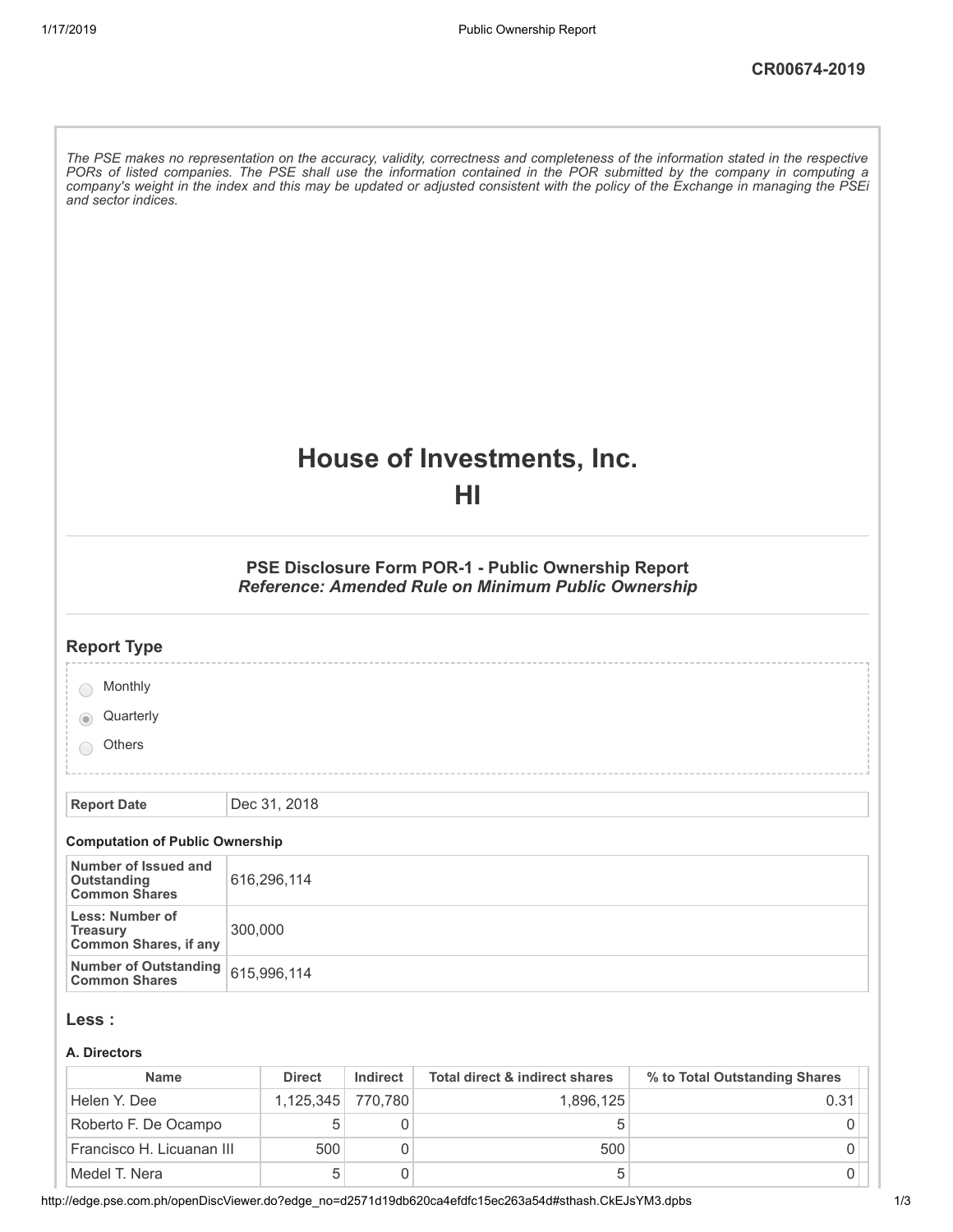| Ermilando D. Napa     | 5         |         | b         |      |
|-----------------------|-----------|---------|-----------|------|
| Reynaldo B. Vea       | 5         |         | b         |      |
| Wilfrido E. Sanchez   | 5         |         |           |      |
| Juan B. Santos        | 5         |         | 5         |      |
| John Mark S. Frondoso | 5         |         | 5         |      |
| Lorenzo V. Tan        |           |         |           |      |
| Yvonne S. Yuchengco   | 45        | 90,210  | 90,255    | 0.01 |
|                       | 1,125,930 | 860,990 | 1,986,920 | 0.32 |

### **B. Officers**

| <b>Name</b> | <b>Direct</b> | <b>Indirect</b> | Total direct & indirect shares | % to Total Outstanding Shares |
|-------------|---------------|-----------------|--------------------------------|-------------------------------|
| N/A         |               |                 |                                |                               |
|             |               |                 |                                |                               |

# **C. Principal/Substantial Stockholders**

| Name                                         | <b>Direct</b> | Indirect | <b>Total direct &amp; indirect</b><br>shares | % to Total Outstanding<br><b>Shares</b> |
|----------------------------------------------|---------------|----------|----------------------------------------------|-----------------------------------------|
| Pan Malayan Management & Investment<br>Corp. | 294.759.570   |          | 294.759.570                                  | 47.85                                   |
|                                              | 294,759,570   |          | 294,759,570                                  | 47.85                                   |

## **D. Affiliates**

| <b>Name</b> | <b>Direct</b> | Indirect | Total direct & indirect shares | % to Total Outstanding Shares |
|-------------|---------------|----------|--------------------------------|-------------------------------|
| N/A         |               |          |                                |                               |
|             |               |          |                                |                               |

### **E. Government**

| <b>Name</b> | <b>Direct</b> | Indirect | Total direct & indirect shares | % to Total Outstanding Shares |
|-------------|---------------|----------|--------------------------------|-------------------------------|
| N/A         |               |          |                                |                               |
|             |               |          |                                |                               |

### **F. Banks**

| <b>Name</b>                                            | Direct   Indirect | <b>Total direct &amp; indirect</b><br>shares | % to Total Outstanding<br><b>Shares</b> |
|--------------------------------------------------------|-------------------|----------------------------------------------|-----------------------------------------|
| The Hongkong & Shanghai Banking Corp. - own<br>account | 5.085             | 5,085                                        |                                         |
|                                                        | 5.085             | 5,085                                        |                                         |

# **G. Employees**

| <b>Name</b> | <b>Direct</b> | Indirect | Total direct & indirect shares | % to Total Outstanding Shares |
|-------------|---------------|----------|--------------------------------|-------------------------------|
| N/A         |               |          |                                |                               |
|             |               |          |                                |                               |

#### **H. Lock-Up Shares**

| <b>Name</b> | <b>Direct</b> | Indirect | Total direct & indirect shares | % to Total Outstanding Shares |
|-------------|---------------|----------|--------------------------------|-------------------------------|
| N/A         |               |          |                                |                               |
|             |               |          |                                |                               |

#### **I. Others**

| <b>Name</b>               | <b>Direct</b> | Indirect | Total direct & indirect shares | % to Total Outstanding Shares |
|---------------------------|---------------|----------|--------------------------------|-------------------------------|
| <b>HI Retirement Fund</b> |               | 708.480  | 708.480                        | 0.12                          |
|                           |               | 708.480  | 708,480                        |                               |